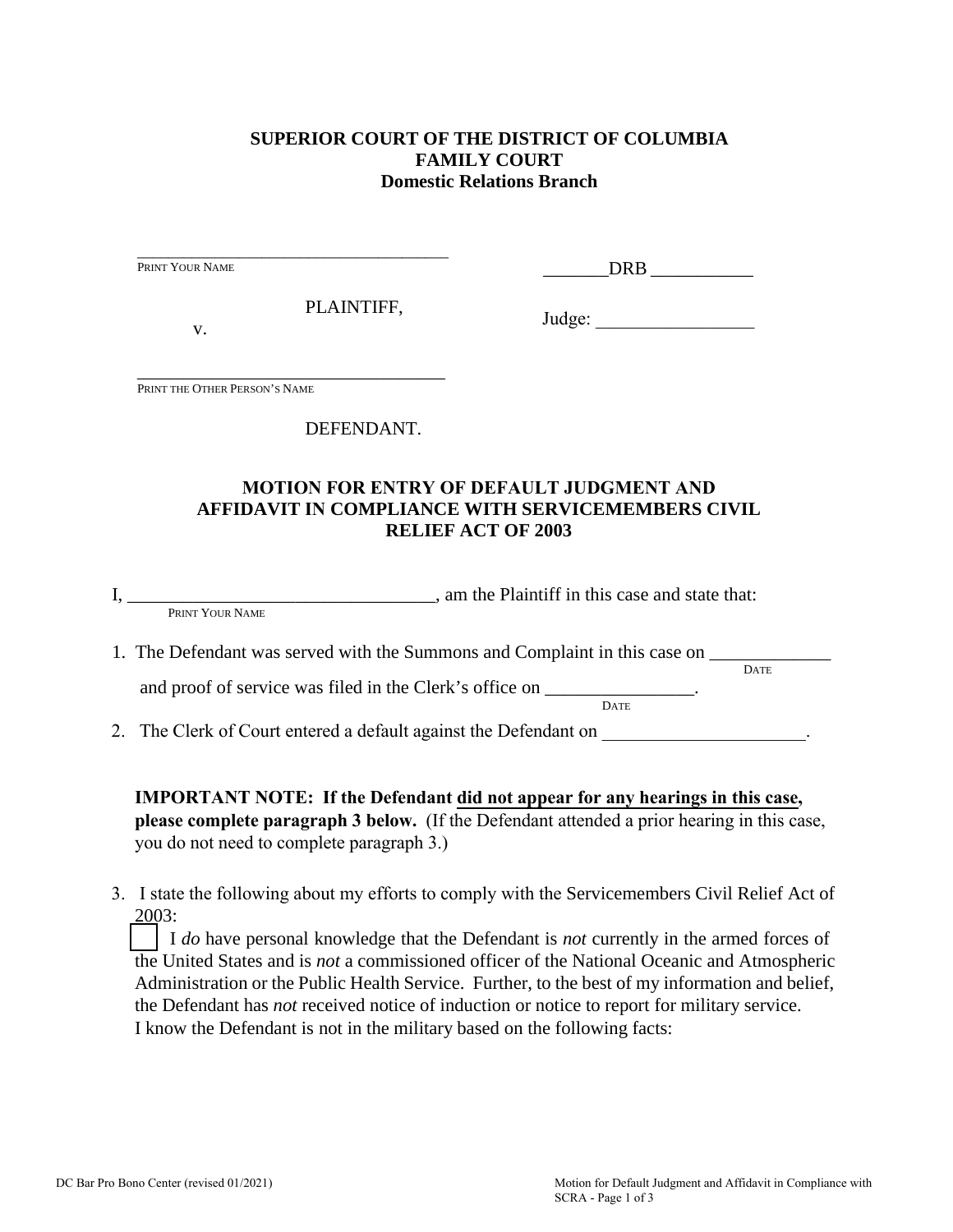I *do not* have personal knowledge of the Defendant's service obligations, but I have checked with the Defense Manpower Data Center, and verified that Defendant is *not* enlisted for service in its armed forces or a commissioned division and is also *not* a commissioned officer of the National Oceanic and Atmospheric Administration or the Public Health Service.

# **Request for Relief**

**I RESPECTFULLY REQUEST** that the Court grant my Motion and schedule this matter for a default hearing.

I ALSO REQUEST that the Court award any other relief it considers fair and proper.

I declare under penalty of perjury that the foregoing is true and correct*.* 

*If this document is to be signed outside the geographic boundaries of the United States, Puerto Rico, the United States Virgin Islands, and any territory or insular possession subject to the jurisdiction of the United States, additional requirements must be met prior to signing. See Super. Ct. Dom. Rel. R. 2(c)(1)(B).* 

SIGN YOUR NAME . Add slashes to either side /like this/ to sign electonically.

\_\_\_\_\_\_\_\_\_\_\_\_\_\_\_\_\_\_\_\_\_\_\_\_\_\_\_\_\_\_\_\_\_\_\_\_

\_\_\_\_\_\_\_\_\_\_\_\_\_\_\_\_\_\_\_\_\_\_\_\_\_\_\_\_\_\_\_\_\_\_\_\_

\_\_\_\_\_\_\_\_\_\_\_\_\_\_\_\_\_\_\_\_\_\_\_\_\_\_\_\_\_\_\_\_\_\_\_\_

\_\_\_\_\_\_\_\_\_\_\_\_\_\_\_\_\_\_\_\_\_\_\_\_\_\_\_\_\_\_\_\_\_\_\_\_

PRINT YOUR NAME

HOME ADDRESS 1

HOME ADDRESS 2

SUBSTITUTE ADDRESS: CHECK BOX IF YOU HAVE WRITTEN SOMEONE ELSE'S ADDRESS BECAUSE YOU FEAR HARASSMENT OR HARM.

**DATE** 

PHONE NUMBER

\_\_\_\_\_\_\_\_\_\_\_\_\_\_\_\_\_\_\_\_\_\_\_\_\_\_\_\_\_\_\_\_\_\_\_\_ EMAIL ADDRESS

\_\_\_\_\_\_\_\_\_\_\_\_\_\_\_\_\_\_\_\_\_\_\_\_\_\_\_\_\_\_\_\_\_\_\_\_

\_\_\_\_\_\_\_\_\_\_\_\_\_\_\_\_\_\_\_\_\_\_\_\_\_\_\_\_\_\_\_\_\_\_\_\_